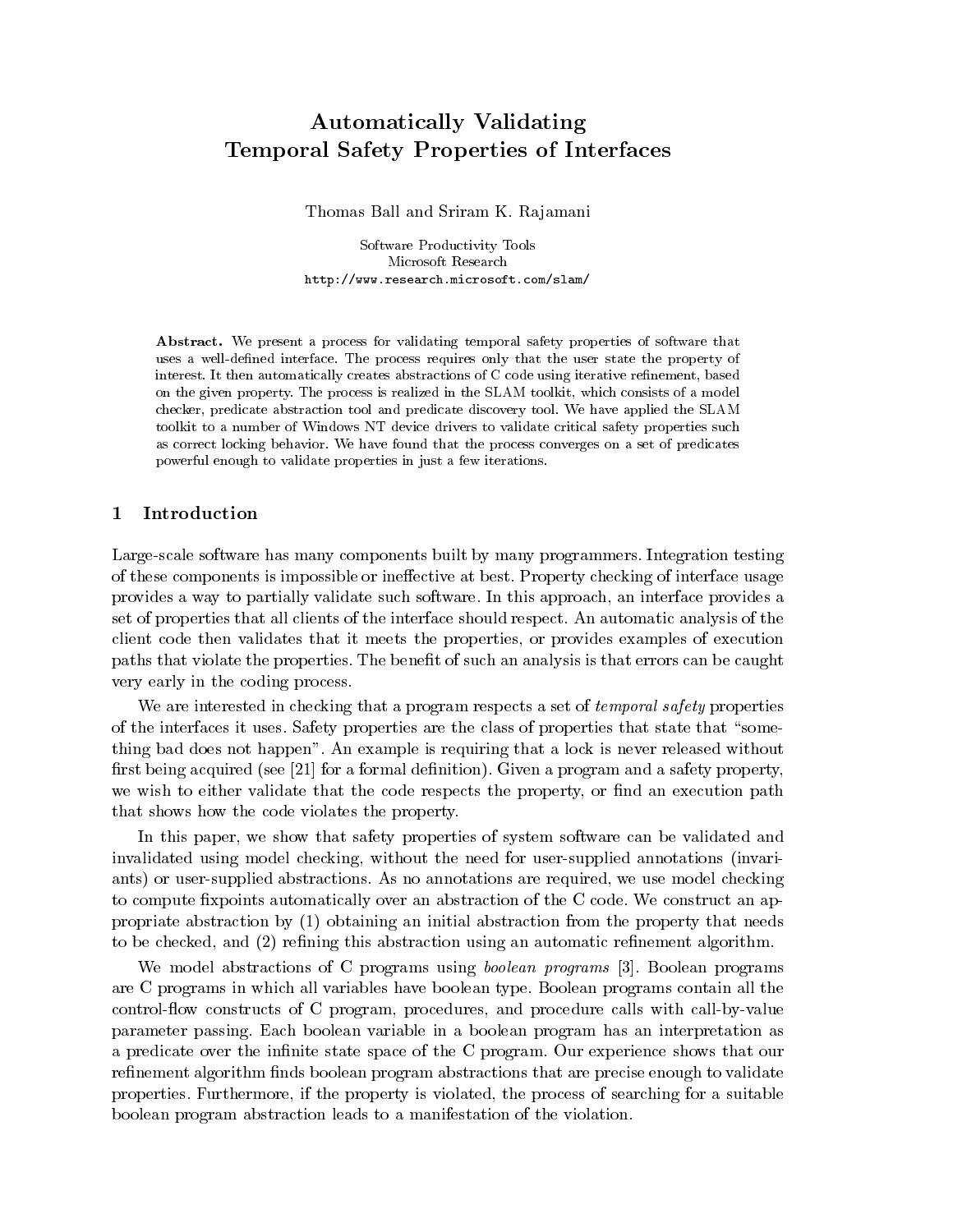We present the SLAM toolkit for checking safety properties of system software, and report on our experience in using the toolkit to check properties of Windows NT device drivers. Given a safety property to check on a C program, the SLAM process has the following phases: (1) abstraction, (2) model checking, and (3) predicate discovery. We have developed tools to support each of these phases:

- ${\rm -C2BP}$ , a tool that transforms a C program P into a boolean program  $\mathcal{BP}(P, E)$  with respect to a set of predicates E over the state space of  $P$  [1, 2];<br>- BEBOP, a tool for model checking boolean programs [3], and
- 
- NEWTON, a tool that discovers additional predicates to refine the boolean program, by analyzing the feasibility of paths in the C program.

The SLAM toolkit provides a fully automatic way of checking temporal safety properties of system software. Violations are reported by the SLAM toolkit as paths over the program P. It never reports spurious error paths. Instead, it detects spurious error paths and uses them to automatically refine the abstraction (to eliminate these paths from consideration). Since property checking is undecidable, the SLAM refinement algorithm may not converge. However, in our experience, it usually converges in a few iterations. Furthermore, whenever it converges, it gives a definite "yes" or "no" answer.

The worst-case run-time complexity of the SLAM tools BEBOP and C2BP is linear in the size of the program's control flow graph, and exponential in the number of predicates used in the abstraction. We have implemented several optimizations to make BEBOP and C2bp scale gracefully in practice, even with a large number of predicates. The Newton tool scales linearly with path length and number of predicates.

We applied the SLAM toolkit to check the use of the Windows NT I/O manager interface by device driver clients. There are on the order of a hundred rules that the clients of the I/O manager interface should satisfy. We have automatically checked properties on device drivers taken from the Microsoft Driver Development Kit1 . While checking for correct use of locks, we found that the SLAM process converges in one or two iterations to a boolean program that is sufficiently precise to validate/invalidate the property. We also checked a data-dependent property, which requires keeping track of value-flow and aliasing, using four iterations of the SLAM tools.

The remainder of this paper is organized as follows. Section 2 gives an overview of the SLAM approach by applying the tools to verify part of an NT device driver. Sections 3, 4 and 5 give brief descriptions of the three tools that compose the SLAM toolkit and explain how they work in the context of the running example. Section 6 describes our experience applying the tools to an NT device driver. Section 7 discusses related work and Section 8 concludes the paper.

# 2 Overview

This section introduces the SLAM refinement algorithm and then applies this algorithm to a small code example, extracted from a PCI device driver. The SLAM toolkit handles a signicant subset of the C language, including pointers, structures, and procedures (with recursion and mutual recursion). A limitation of our tools is that they assume a logical

 $1$  The The code of the device drivers we are device drivers we are device drivers we are device drivers we are device http://www.microsoft.com/ddk/W2kDDK.htm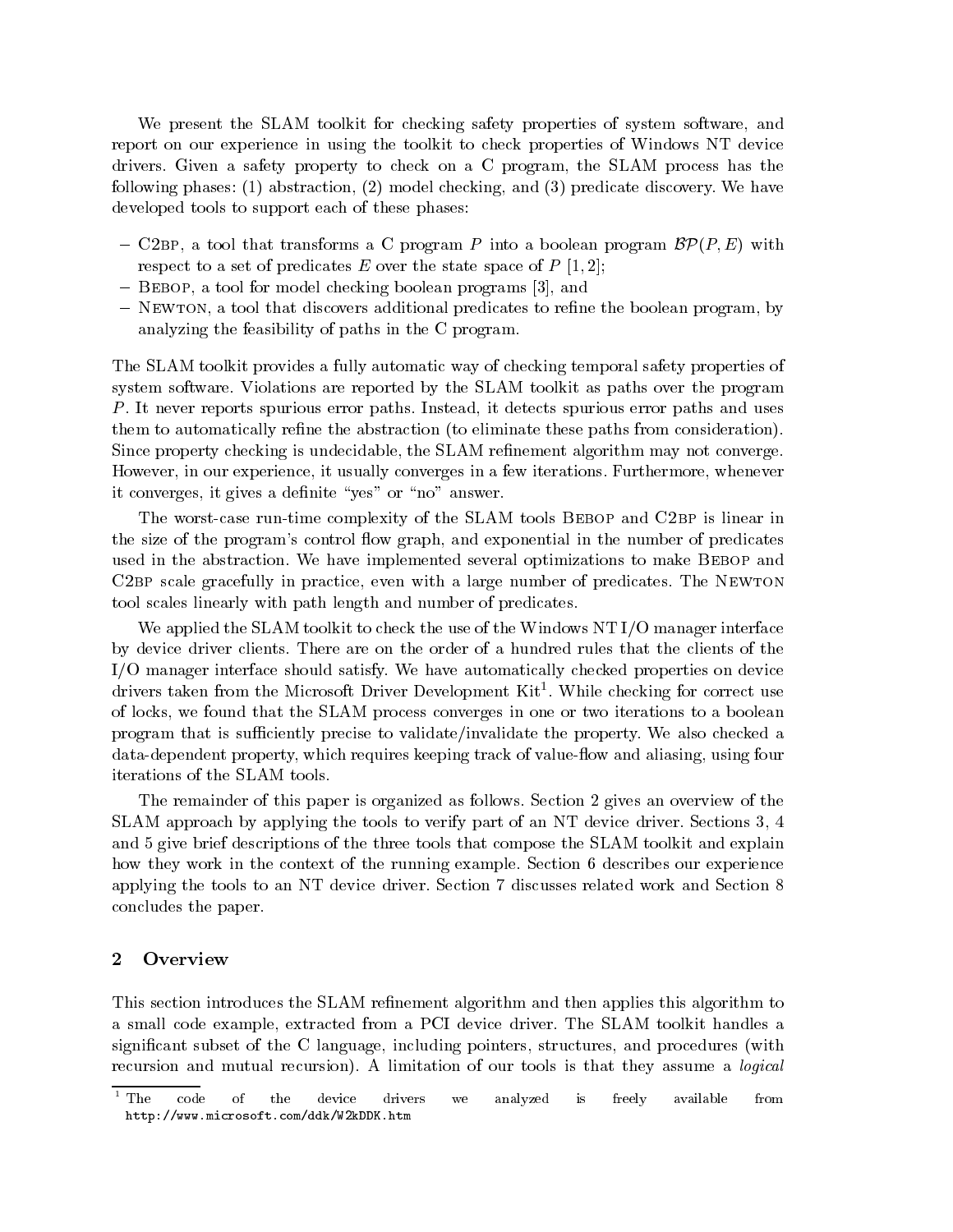model of memory when analyzing C programs. Under this model, the expression  $p + i$ , where  $p$  is a pointer and  $i$  is an integer, yields a pointer value that points to the same object pointed to by p. That is, we treat pointers as references rather than as memory addresses. Note that this is the same basic assumption underlying most points-to analysis, including the one that our tools use [10].

#### 2.1 Refinement Algorithm

We wish to check if a temporal safety property  $\varphi$  is satisfied by a program P. We assume that the program P has been instrumented to result in a program  $P'$  such that P satisfies  $\varphi$ iff the label ERROR is not reachable in  $P'$ . In particular, the instrumentation takes the form of calls to a finite state machine (FSM) transition function, written in C. The parameters to the function encode the events/data that determine the FSM's next state. The transition function simply switches on the current state of the machine (kept in global variables) and its formal parameters, to decide which state comes next. The label ERROR in this function reflects the finite state machine moving into a reject state. This is known in the model checking community as a "product automaton construction" and is a fairly standard way to encode safety properties.<sup>2</sup>

Let  $i$  be a metavariable that records the SLAM iteration count. In the first iteration  $(i = 0)$ , we start with a set of predicates  $E_0$  that capture the state of the FSM. Let state be the global variable representing the state of the FSM and let  $D(state)$  be its domain. Without loss of generality, let x be the single formal parameter of the transition function and  $D(x)$  be its domain. Then the set  $E_0$  is given as:  $E_0 = \{(state = s) \mid s \in D(state)\} \cup \{(x = s) \mid s \in D(state)\}$  $f$  |  $f \in D(x)$ . Let  $E_i$  be some set of predicates over the state of P', the instrumented version of P. Then iteration  $i + 1$  of SLAM is carried out using the following steps:

- 1. Apply C2BP to construct the boolean program  $\mathcal{BP}(P', E_i)$ , which has the same controlflow graph as  $P'$ .
- 2. Apply BEBOP to check if there is a path  $p_i$  in  $\mathcal{BP}(P', E_i)$  that reaches the ERROR label. If BEBOP determines that ERROR is not reachable, then the property  $\varphi$  is valid in P, and the algorithm terminates.
- 3. If there is such a path  $p_i$ , then we use NEWTON to check if  $p_i$  is feasible in P. There are two outcomes:
	- $\bullet$  "yes": the property  $\varphi$  has been invalidated in  $P,$  and the algorithm terminates with an error path  $p_i$  (a witness to the violation of  $\varphi$ ).
	- $\bullet$  "no": Newton finds a set of predicates  $F_{i+1}$  that explain the infeasibility of path  $p_i$ in  $P$ .
- 4. Let  $E_{i+1} = E_i \cup F_{i+1}$ , and  $i = i + 1$ , and proceed to the next iteration.

As stated before, this algorithm is potentially non-terminating. However, when it does terminate, it provides a definitive answer.

#### $2.2$ **Example**

Figure 1(a) presents a snippet of C code from a PCI device driver that processes interrupt request packets (irps). Of interest here are the calls the code makes to acquire and

 $^\circ$  We have created a low-level specification language called SLIC (Specification Language for Interface Checking) that can be used to generate such an instrumented C program, which will be the topic of a future paper.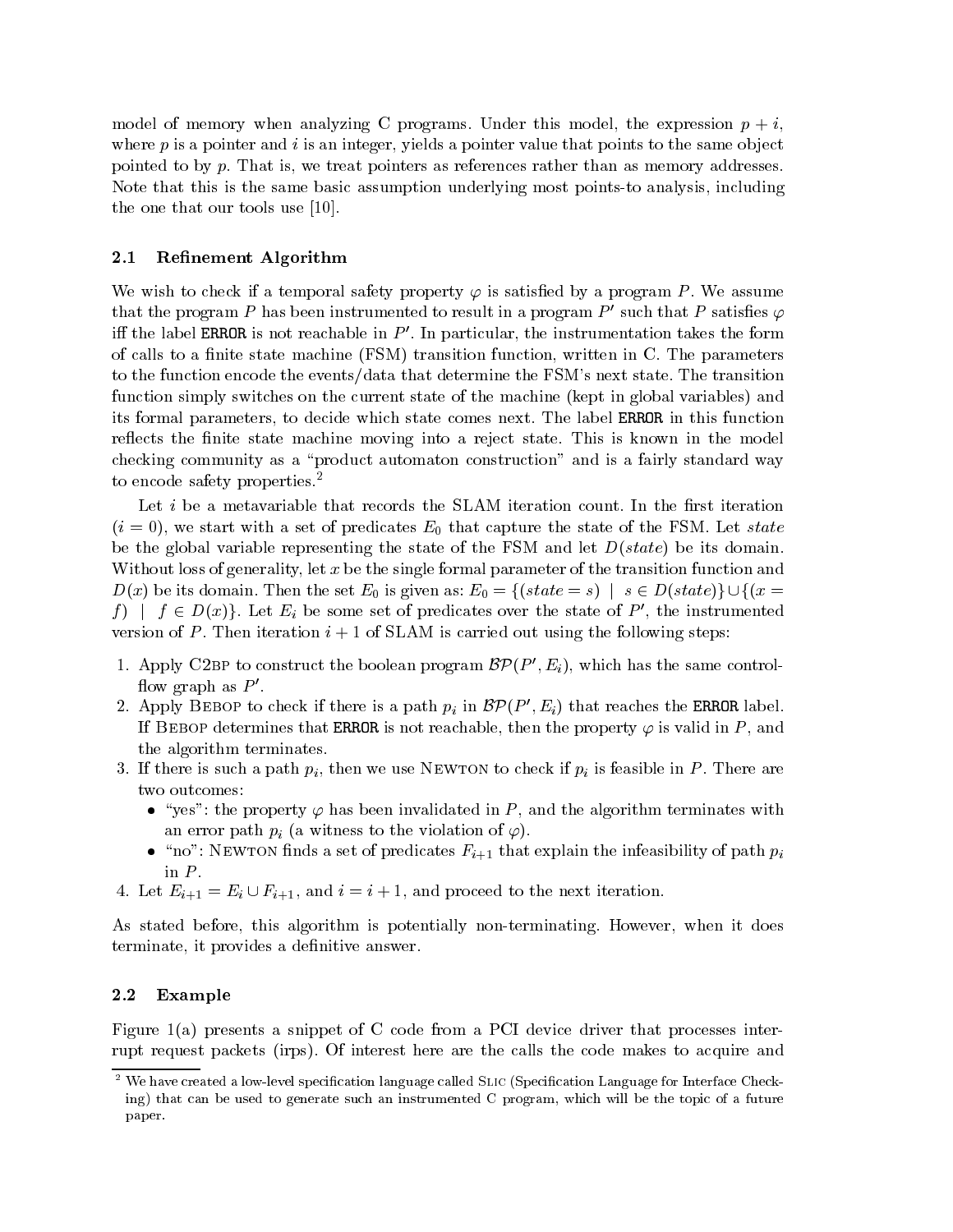```
typedef {Locked, Unlocked} STATETYPE;
                                                      typedef {Acq, Rel} MTYPE;
                                                      stateType state = Unlocked;
                                                      FSM(m : MTYPE){
                                                        if ((state==Unlocked) && (m==Acq))
                                                 A: state = Locked;
                                                       else if ((state==Locked) && (m==Rel))
                                                 B:state = Unlocked;
                                                       else
                                                 ERROR: ;
                                                 \mathcal{F}}
void example() {
                                                    void example() {
do {
                                                      do {
 //get the write lock
                                                 C:KeAcquireSpinLock(GdevExt->writeListLock);
 KeAcquireSp inLock (EdevExt->writeListLock);
                                                       FSM(Acq);
 nPacketsOld = nPackets;
                                                       nPacketsOld = nPackets;
 request = devExt->WriteListHeadVa;
                                                       request = devExt->WriteListHeadVa;
 if(request && request->status){
                                                        if(request && request->status){
   devExt->WriteListHeadVa = request->Next;
                                                          devExt-\geq WriteListHeadVa = request-\geq Next;// release the lock
                                                        KekeleaseSpinLock(6devExt->writeListLock);
   KeReleaseSpinLock(\mathcal{C}devExt->writeListLock);
   irp = request->irp;
                                                         FSM(Rel);
   if(request->status > 0){
                                                          irp = request->irp;
     irp->IoS.Status = STATUS_SUCCESS;
                                                          if(request->status > 0){
     irp->IoS.Information = request->Status;
                                                            irp->IoS.Status = STATUS_SUCCESS;
   \} else \{} else {
                                                           irp->IoS.Information = request->Status;
     irp->IoS.Status = STATUS_UNSUCCESSFUL;
                                                          } else {
     irp->IoS.Information = request->Status;
                                                            irp->IoS.Status = STATUS_UNSUCCESSFUL;
   \mathcal{F}}
                                                            irp->IoS.Information = request->Status;
   SmartDevFreeBlock(request);
                                                          ł
   IoCompleteRequest(irp, IO_NO_INCREMENT);
                                                          }
                                                          SmartDevFreeBlock(request);
   nPackets++;
                                                          IoCompleteRequest(irp, IO_NO_INCREMENT);
 }
                                                          nPackets++;
} while (nPackets != nPacketsOld);
                                                       J.
// release the lock
                                                        }
                                                      } while (nPackets != nPacketsOld);
KekeleaseSpinLock(6devExt->writeListLock);
                                                 F: KeReleaseSpinLock(&devExt->writeListLock);
                                                     FSM(Rel);
}
                 (a) Program P | (b) Instrumented Program P'
```
Fig. 1. (a) A snippet of device driver code P and the (b) instrumented code  $P'$  that checks proper use of spin locks.

release spin locks (KeAcquireSpinLock, KeReleaseSpinLock). Figure 1(b) shows the program, instrumented to check that locks are properly acquired and released using a finite state machine with two states Locked and Unlocked. The procedure FSM implements the transition function of the state machine, as described before.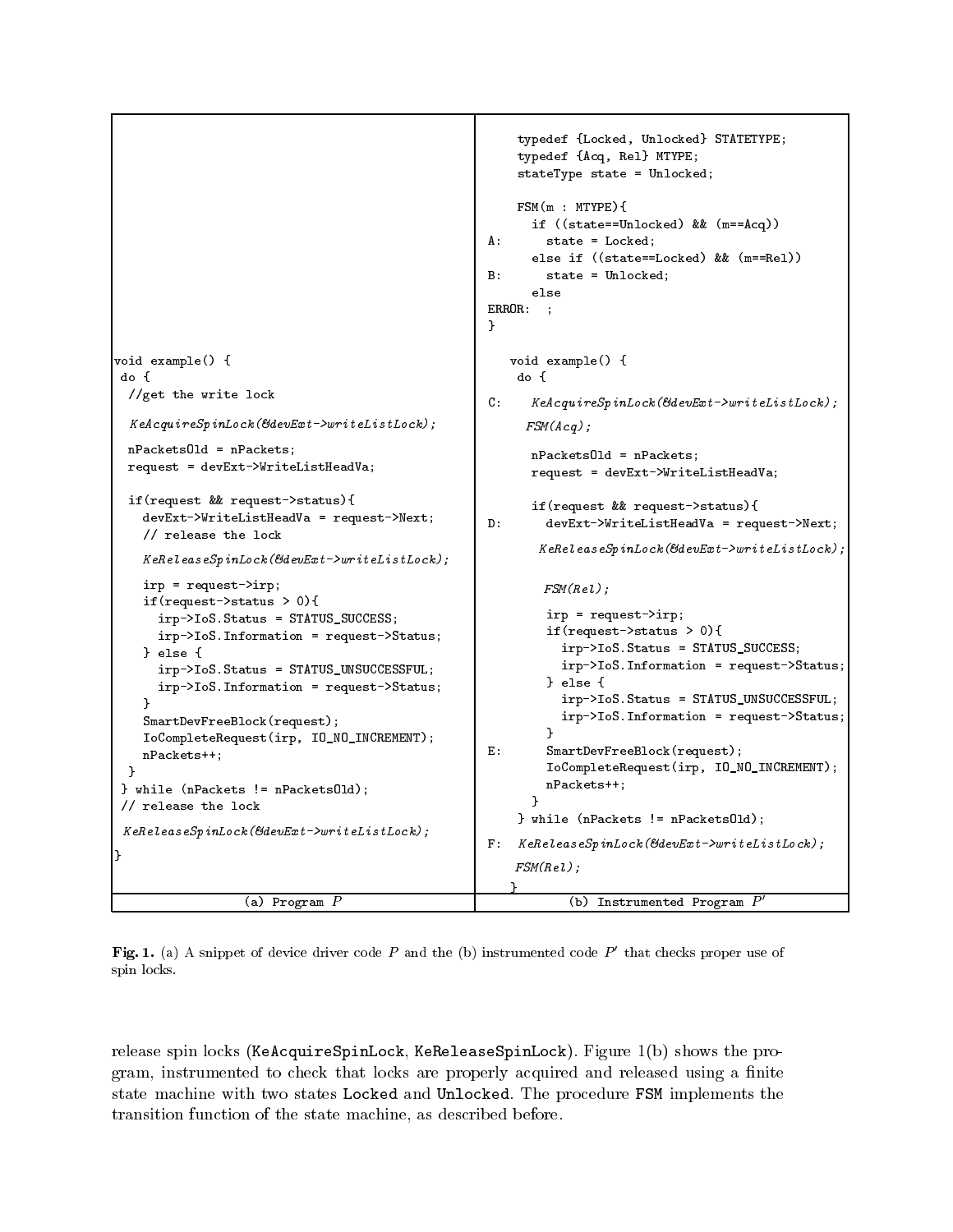|                |                                            |                | decl {state==Locked}, {state==Unlocked};           |                                             |                         |  |  |  |
|----------------|--------------------------------------------|----------------|----------------------------------------------------|---------------------------------------------|-------------------------|--|--|--|
|                | void $FSM({m=-Acq}, {m=-Rel})$             |                |                                                    |                                             |                         |  |  |  |
|                | begin                                      |                |                                                    |                                             |                         |  |  |  |
|                | if $({\text{state}}="Unlocked\&{m}="Acq})$ |                |                                                    |                                             |                         |  |  |  |
| A :            |                                            |                | ${\{state==Locked\}, \{state==Unlocked\}$ : = 1,0; |                                             | see code in left pane   |  |  |  |
|                |                                            |                | else if ({state==Locked} & {m==Rel})               |                                             |                         |  |  |  |
| B :            |                                            |                | {state==Locked}, {state==Unlocked} := $0,1$ ;      |                                             |                         |  |  |  |
|                | else                                       |                |                                                    |                                             |                         |  |  |  |
|                | ERROR:<br>skip;                            |                |                                                    |                                             |                         |  |  |  |
|                | fi                                         |                |                                                    |                                             |                         |  |  |  |
|                | end                                        |                |                                                    |                                             |                         |  |  |  |
|                | void example()                             |                | // $void example() {$                              |                                             | void example()          |  |  |  |
|                | begin                                      | $\frac{1}{2}$  |                                                    |                                             | begin                   |  |  |  |
|                | do                                         | $\frac{1}{2}$  | do {                                               |                                             | do                      |  |  |  |
|                | skip;                                      | $\frac{1}{2}$  | KeAcquireSpinLock(  );                             |                                             |                         |  |  |  |
| $\mathsf{C}$ : | FSM(1,0);                                  | $\frac{1}{2}$  | FSM(Acq);                                          | $\mathbf{C}$ :                              | FSM(1,0);               |  |  |  |
|                | skip;                                      | $\frac{1}{2}$  | $n$ Packets $0$ ld = $n$ Packets;                  |                                             | $b := 1$ :              |  |  |  |
|                | skip;                                      | $\frac{1}{2}$  | $request = devExt - \rangle ;$                     |                                             | skip;                   |  |  |  |
|                |                                            | $\prime\prime$ |                                                    |                                             | skip;                   |  |  |  |
|                | if $(*)$ then                              | $\frac{1}{2}$  | if(request && request->status){                    |                                             | if $(*)$ then           |  |  |  |
| D :            | skip;                                      | $\frac{1}{2}$  | $devExt->WriteListHeadVa = ;$                      | D:                                          | skip;                   |  |  |  |
|                | skip;                                      | $\frac{1}{2}$  | $K$ e $Re$ lease $SpinLock$ $( \ldots )$ ;         |                                             | skip;                   |  |  |  |
|                | $FSM(0,1)$ ;                               | $\frac{1}{2}$  | FSM(Rel);                                          |                                             | $FSM(0,1)$ ;            |  |  |  |
|                | skip;                                      | $\frac{1}{2}$  | $irp = request \rightarrow irp;$                   |                                             | skip;                   |  |  |  |
|                | if $(*)$ then                              | $\frac{1}{2}$  | if $(request->status > 0)$ {                       |                                             | if $(*)$ then           |  |  |  |
|                | skip;                                      | $\frac{1}{2}$  | $irp$ -> $I$ oS. Status =                          |                                             | skip;                   |  |  |  |
|                | skip;                                      | $\frac{1}{2}$  | $irp$ ->IoS. Information = ;                       |                                             | skip;                   |  |  |  |
|                | else                                       | $\frac{1}{2}$  | } else {                                           |                                             | else                    |  |  |  |
|                | skip;                                      | $\frac{1}{2}$  | $irp \rightarrow IoS$ . Status = ;                 |                                             | skip;                   |  |  |  |
|                | skip;                                      | $\prime\prime$ | $irp$ ->IoS. Information = ;                       |                                             | skip;                   |  |  |  |
|                | fi                                         | $\frac{1}{2}$  | <sup>T</sup>                                       |                                             | fi                      |  |  |  |
| E:             | skip;                                      | $\frac{1}{2}$  | $\verb SmartDevFreeBlock(request);$                | E:                                          | skip;                   |  |  |  |
|                | skip;                                      | $\frac{1}{2}$  | IoCompleteRequest(                                 |                                             | skip;                   |  |  |  |
|                | skip;                                      | $\frac{1}{2}$  | $nPacket$ :                                        |                                             | $b :=$ choose $(0,b)$ ; |  |  |  |
|                | end                                        | $\frac{1}{2}$  | <sup>T</sup>                                       |                                             | fi                      |  |  |  |
|                | while $(*)$                                |                | // } while (nPackets != nPackets01d);              |                                             | while (!b)              |  |  |  |
|                | skip;                                      | $\frac{1}{2}$  | $K$ e $R$ elease $SpinLock$ $( \ldots )$ ;         |                                             | skip;                   |  |  |  |
| F:             | FSM(0,1);                                  | $\frac{1}{2}$  | FSM(Rel);                                          | F:                                          | FSM(0,1);               |  |  |  |
|                | end                                        |                |                                                    |                                             | end                     |  |  |  |
|                |                                            |                | (a) Boolean program $\mathcal{BP}(P',E_0)$         | (b) Boolean program $\mathcal{BP}(P', E_1)$ |                         |  |  |  |

Fig. 2. The two boolean programs created while checking the code from Figure 1(b). (The second boolean program also contains the state machine function and global state variable, but we omit it to enhance the clarity of the figure). See the program text for the definition of the choose function.

The question we wish to answer is: is the label ERROR reachable in the code in Figure 1(b)? The following sections apply the algorithm given above to show that ERROR is unreachable.

# 2.3 Initial Boolean Program

The first step of the algorithm is to generate a boolean program from the C program and the set of predicates  $E_0$  that define the states of the finite state machine. We represent our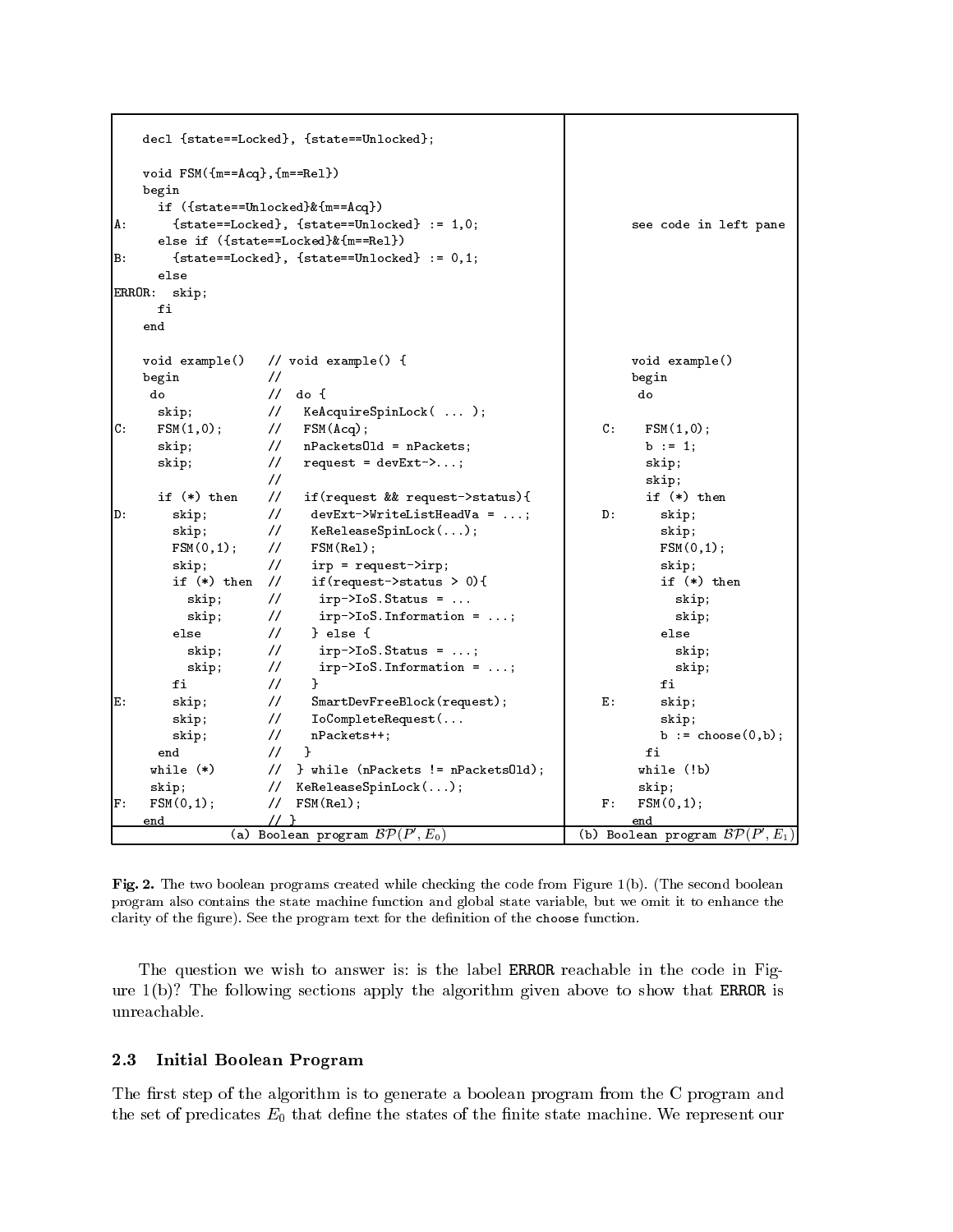abstractions as *boolean programs*. The syntax and semantics of boolean program was defined in [3]. Boolean programs are C programs in which the only allowed types are bool (with values 0 and 1) and void. Boolean programs also allow control non-determinism, through the conditional expression  $\sqrt[n]{\cdot}$ , as shown later on.

For our example, the set  $E_0$  consists of four predicates: two global predicates, (state = Locked) and (state  $=$  Unlocked), and two local predicates over the formal parameter m to the procedure FSM,  $(m = Acq)$  and  $(m = Rel)$ . These four predicates and the C program of Figure  $1(b)$  are input to the C2BP (C to Boolean Program) tool to create the boolean program  $\mathcal{BP}(P', E_0)$ , shown in Figure 2(a). This program has two global variables,  $\{state==Locked\}$  and  $\{state==Unlocked\}$ , and the procedure FSM has two formal parameters,  ${m=-Acq}$  and  ${m=-Rel}$ <sup>3</sup>. For every statement s in the C program and predicate  $e \in E_0$ , the C2BP tool determines the effect of statement s on predicate e. For example, consider the assignment statement "state = Locked; " at label A in program  $P'$  of Figure 1(b). This statement makes the predicate (state = Locked) true and the predicate (state = Unlocked) false. This is reflected in the boolean program  $\mathcal{BP}(P', E_0)$  by the parallel assignment statement

```
\{state==Locked\}, \{state==Unlocked\} := 1,0;
```
The translation of the boolean expressions in the conditional statements of the C program results in the obvious corresponding boolean expressions in the FSM procedure in the boolean program. Control non-determinism is used to conservatively model the conditions in the C program that cannot be abstracted precisely using the predicates in  $E_0$ .

Many of the assignment statements in the C program are abstracted to the skip statement (no-op) in the boolean program. The C2BP tool uses Das's points-to analysis [10] to determine whether or not an assignment statement through a pointer dereference can affect a predicate  $e$ . In our example, the points-to analysis shows that no variable in the C program can alias the address of the global state variable (or the formal parameter  $m$  of procedure FSM).4

We say that the boolean program  $\mathcal{BP}(P', E_0)$  abstracts the program P', since every feasible execution path p of the program  $P'$  also is a feasible execution path of  $\mathcal{BP}(P', E_0)$ .

#### 2.4 Model Checking The Boolean Program

The second step of our process is to determine whether or not the label ERROR is reachable in the boolean program  $\mathcal{BP}(P', E_0)$ . We use the BEBOP model checker to determine the answer to this query. In this case, the answer is "yes". Like most model checkers, the BEBOP tool produces a (shortest) path leading to the error state. In this case, the shortest path to the error state is the path that goes around the loop twice, acquiring the lock twice without an intermediate release, as given by the following error path  $p$  of labels:

 $[C, A, E, C, ERROR]$ 

 $^3$  Boolean programs permit a variable identifier to be an arbitrary string enclosed between "{" and "}". This is helpful for giving boolean variables names to directly represent the predicates in the C program that they represent.

<sup>4</sup> The analysis also shows that the procedures SmartDevFreeBlock, and kernel procedures IoCompleteRequest, KeAcquireSpinLock, and KeReleaseSpinLock cannot affect these variables so the calls to them are removed.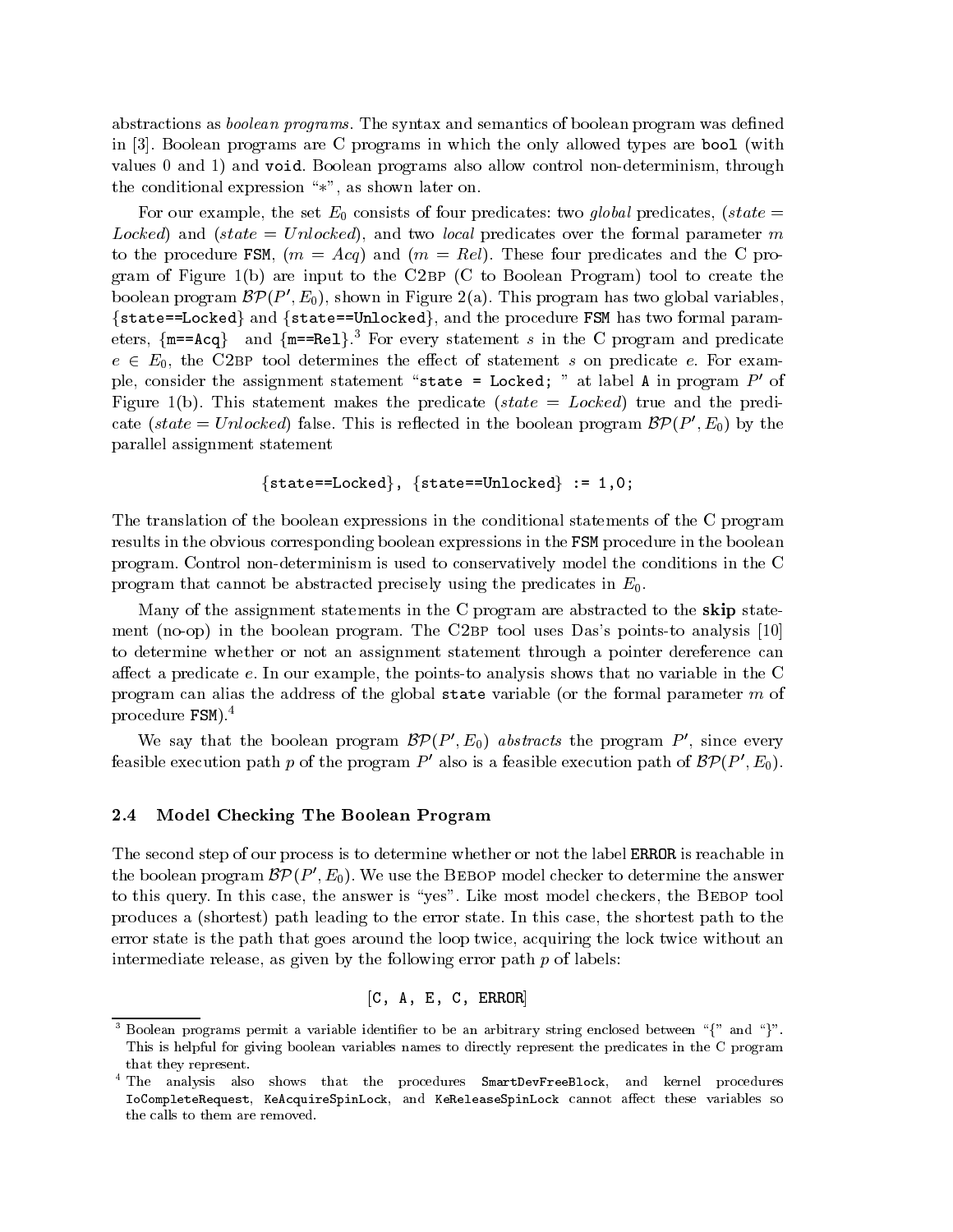#### 2.5 Predicate Discovery over Error Path

Because the C program and the boolean program abstractions have identical control-flow graphs, the error path p in  $\mathcal{BP}(P', E_0)$  produced by BEBOP is also a path of program P. The question then is: does  $p$  represent a feasible execution path of  $P$ ? That is, is there some execution of program P that follows the path p? If so, we have found a real error in P. If not, path p is a spurious error path.

The Newton tool takes a C program and a (potential) error path as an input. It then uses verification condition generation (VCGen) to determine if the path is feasible. The answer may be "yes" or "no".  $5$ 

If the answer is "yes", then an error path has been found, and we report it to the user. If the answer is "no" then NEWTON uses a new algorithm to identify a small set of predicates that "explain" why the path is infeasible.

In the running example, NEWTON detects that the path  $p$  is infeasible, and returns a single predicate  $nPackets = npacketsOld$  as the explanation for the infeasibility. This is because the predicate  $nPackets = nPacketsOld$  is required to be both true and false by path p. The assignment of nPacketsOld to nPackets makes the predicate true, and the loop test requires it to be false at the end of the **do-while** loop for the loop to iterate, as specified by the path  $p$ .

# 2.6 The Second Boolean Program

In the second iteration of the process, the predicate  $nPackets = nPacketsOld$  is added to the set of predicates  $E_0$  to result in a new set of predicates  $E_1$ . Figure 2(b) shows the boolean program  $\mathcal{BP}(P', E_1)$  that C2BP produces. This program has one additional boolean variable (b) that represents the predicate  $nPackets = nPacketsOld$ . The assignment statement nPackets = nPacketsOld; makes this condition true, so in the boolean program the assignment  $b:=1$ ; represents this assignment. Using a theorem prover, C2BP determines that if the predicate is true before the statement nPackets++, then it is false afterwards. This is captured by the assignment statement in the boolean program

 $b :=$  choose  $(0,b)$ ;

The choose function is defined as follows:

```
bool choose(pos, neg)
begin
     if (pos) then return 1;
  elsif (neg) then return 0;
  elsif (*) then return 0;
  else
                   return 1; fi
end
```
The pos parameter represents positive information about a predicate while the neg parameter represents negative information about a predicate. The choose function is never

 $^{\circ}$  Since underlying decision procedures in the theorem prover are incomplete, "don't know" is also a possible answer. In practice, the theorem provers we use have been able to give a "yes" or "no" answer in every example we have seen so far.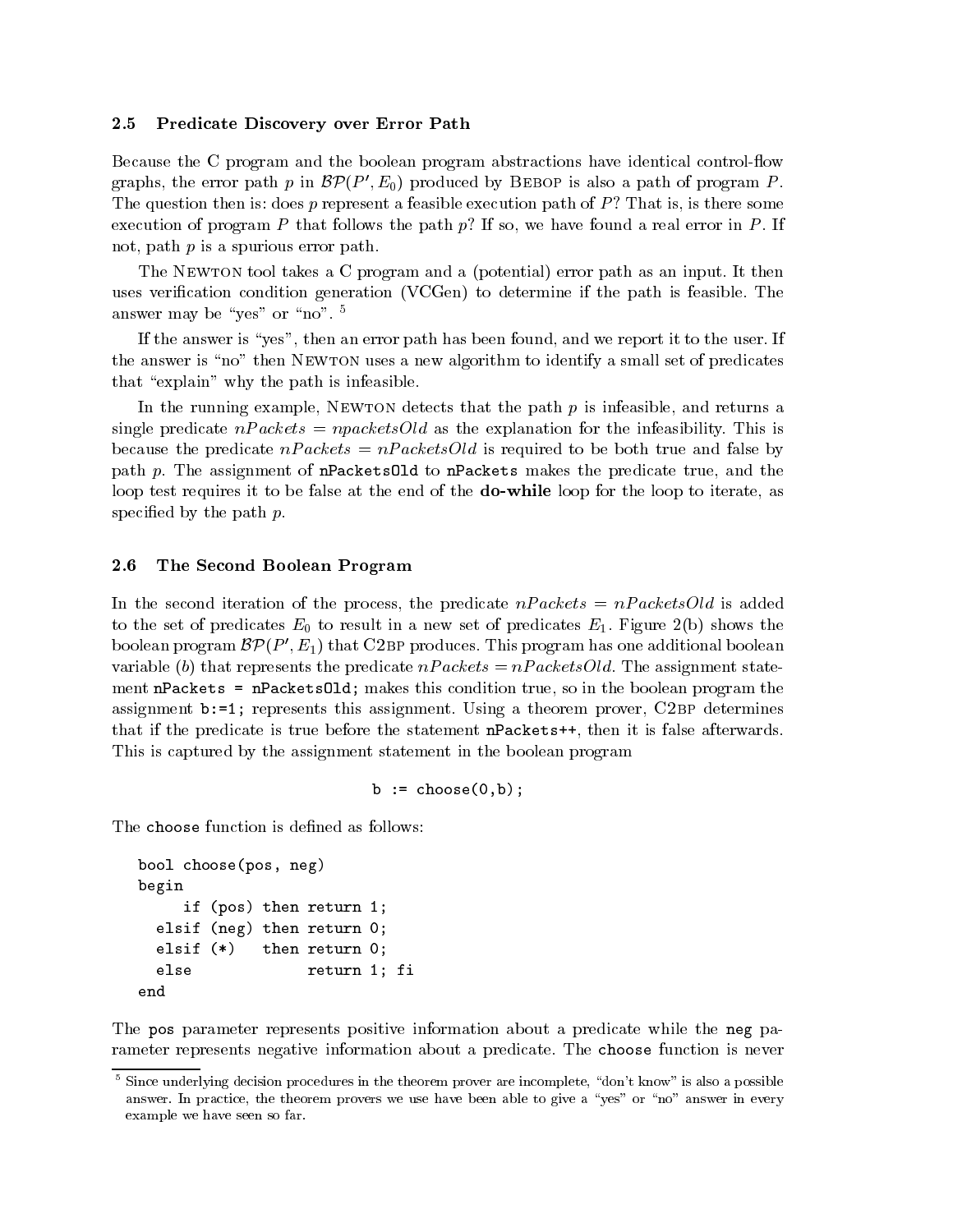called with both parameters evaluating to true. If both parameters are false then there is not enough information to determine whether the predicate is definitely true or definitely false, so 0 or 1 is returned, non-deterministically.

Applying Bebop to the new boolean program shows that the label ERROR is not reachable. In performing its fixpoint computation, BEBOP discovers that the following loop invariant holds at the end of the do-while loop:

$$
(state = Locked \land nPackets = nPacketsOld)
$$
  

$$
\lor (state = Unlocked \land nPackets \neq nPacketsOld)
$$

That is, either the lock is held and the loop will terminate (and thus the lock needs to be released after the loop), or the lock is free and the loop will iterate. The combination of predicate abstraction of C2BP and the fixpoint computation of BEBOP has found this loop-invariant over the predicates in  $E_1$ . This loop-invariant is strong enough to show that the label ERROR is not reachable.

# 3 C2BP: A Predicate Abstractor For C

C2BP takes a C program P and a set  $E = \{e_1, e_2, \ldots, e_n\}$  of predicates on the variables of P, and automatically constructs a boolean program  $\mathcal{BP}(P, E)$ . [1, 2] The set of predicates E are pure C boolean expressions with no function calls. The boolean program  $\mathcal{BP}(P, E)$ contains n boolean variables  $V = \{b_1, b_2, \ldots, b_n\}$ , where each boolean variable  $b_i$  represents a predicate  $e_i$ . Each variable in V has a *three-valued* domain: **false**, **true**, and  $*$ .<sup>6</sup> The program  $\mathcal{BP}(P, E)$  is a sound abstraction of P because every possible execution trace t of P has a corresponding execution trace t' in B. Furthermore,  $\mathcal{BP}(P,E_0)$  is a precise abstraction of P with respect to the set of predicates  $E_0$ , in a sense stated and shown elsewhere [2]. Since  $\mathcal{BP}(P, E)$  is an abstraction of P, it is guaranteed that an invariant I discovered (by BEBOP) in  $\mathcal{BP}(P, E)$ , as boolean combinations of the  $b_i$  variables, is also an invariant in the C code, where each  $b_i$  is replaced by its corresponding predicate  $e_i$ .

C2BP determines, for every statement s in P and every predicate  $e_i \in E$ , how the execution of s can affect the truth value of  $e_i$ . This is captured in the boolean program by a statement  $s_B$  that conservatively updates each  $b_i$  to reflect the change. C2BP computes  $s_B$  by (1) first computing the weakest precondition of  $e_i$ , and its negation with respect to s, and  $(2)$  strengthening the weakest precondition in terms of predicates from E, using a theorem prover.

We highlight the technical issues in building a tool like C2BP:

- { Pointers: We use an alias analysis of the C program to determine whether or not an update through a pointer dereference can potentially affect an expression. This greatly increases the precision of the C2BP tool. Without alias analysis, we would have to make very conservative assumptions about aliasing, which would lead to invalidating many predicates.
- ${\bf -}$  **Procedure calls**: Since boolean programs support procedure calls, we are able to abstract procedures modularly. The abstraction process for procedure calls is challenging, particularly in the presence of pointers. After a call, the caller must conservatively update local state that may have been modified by the callee. We provide a sound and precise approach to abstracting procedure calls that takes such side-effects into account.

 $^\circ$  The use of the third value  $*$ , is encoded using control-nondeterminism as shown in the choose function of Section 2. That is, " $*$ " is equivalent to "choose(0,0)".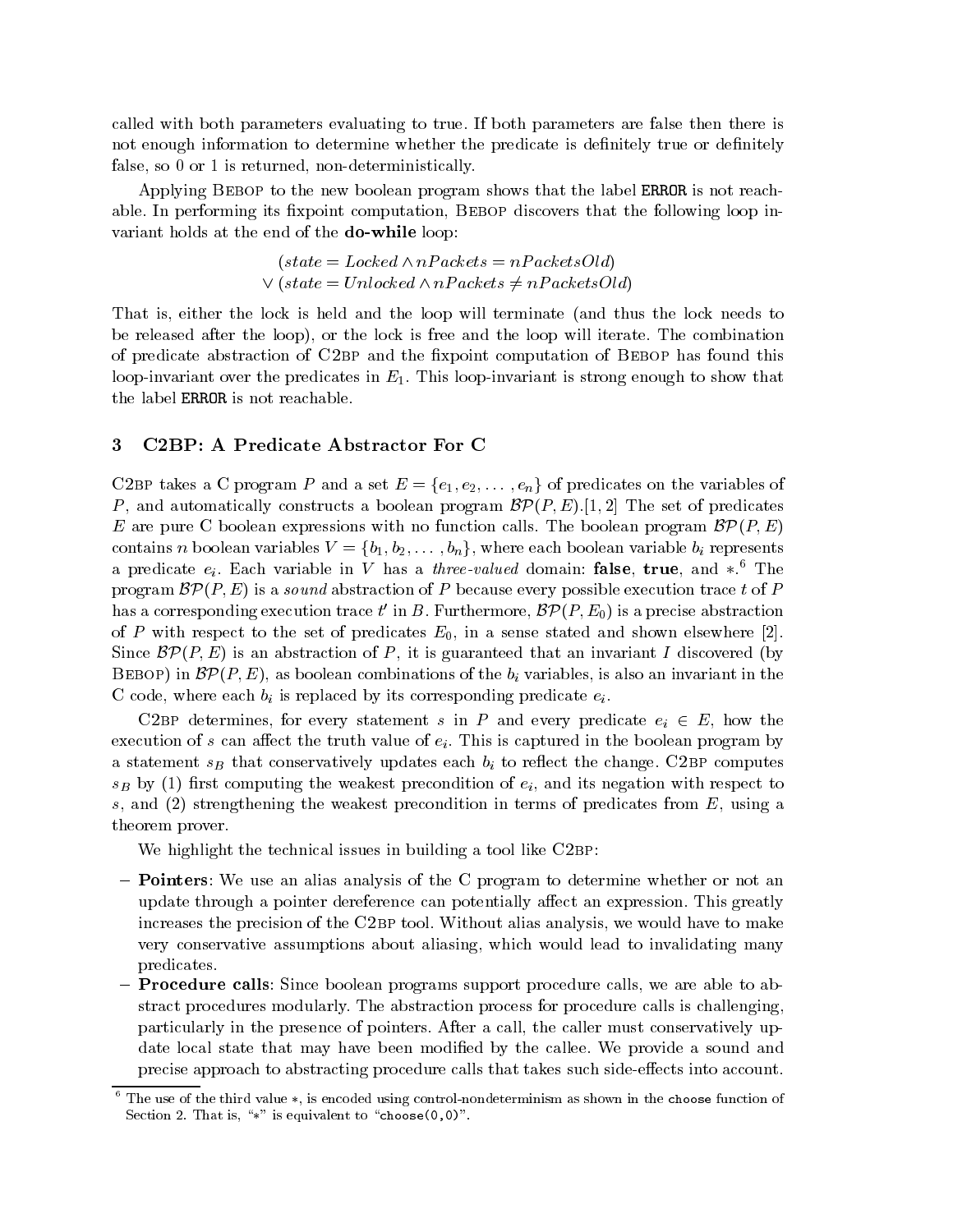- Precision-efficiency tradeoff. C2BP uses a theorem prover to strengthen weakest pre-conditions in terms of the given predicate set E. Doing this strengthening precisely requires  $O(Z^-)$  calls to the theorem prover. We have explored a number of optimization techniques to reduce the number of calls made to the theorem prover. Some of these techniques result in an equivalent boolean program, while others trade off precision for computation speed. We are also investigating using other decision procedures, such as those embodied in the Omega test [25] and PVS [23].

Complexity. The runtime of C2bp is dominated by calls to the theorem prover. In the worst-case, the number of calls made to the theorem prover for computing  $\mathcal{BP}(P, E)$  is linear in the size of  $P$  and exponential in the size of  $E$ . In practice, we find that the complexity is cubic in the size of E.

# 4 BEBOP: A Model Checker for Boolean Programs

The BEBOP tool [3] computes the set of reachable states for each statement of a boolean program using an interprocedural data
ow analysis algorithm in the spirit of Sharir/Pnueli and Reps/Horwitz/Sagiv [29, 26]. A state of a boolean program at a statement s is simply a valuation to the boolean variables that are in scope at statement s (in other words, a bit vector, with one bit for each variable in scope). The set of reachable states (or invariant) of a boolean program at s is thus a set of bit vectors (equivalently, a boolean function over the set of variables in scope at s).

BEBOP differs from typical implementations of dataflow algorithms in two crucial ways. First, it computes over sets of bit vectors at each statement rather than single bit vectors. This is necessary to capture correlation between variables. Second, it uses binary decision diagrams [4] (BDDs) to implicitly represent the set of reachable states of a program, as well as the transfer functions for each statement in a boolean program. BEBOP also differs from previous model checking algorithms for finite state machines, in that it does not inline procedure calls, and exploits locality of variable scopes for better scaling. Unlike most model checkers for nite state machines, Bebop naturally generalizes to handle recursive and mutually recursive procedures. BEBOP uses an explicit control-flow graph representation, as in a compiler, rather than encoding the control-flow with BDDs, as done in most symbolic model checkers. It computes a fixpoint by iterating over the set of facts associated with each statement, which are represented with BDDs.

Complexity. The worst-case complexity of Bebop is linear in the size of the programs control-flow graph, and exponential in the maximum number of boolean variables in scope at any program-point. We have implemented a number of optimizations to reduce the number of variables needed in support of BDDs. For example, we use live variable analysis to find program points where a variable becomes dead and then eliminate the variable from the BDD representation. We also use a global MOD/REF analysis of the boolean program in order to perform similar variable eliminations.

#### **NEWTON: A Predicate Discoverer** 5

NEWTON takes a C program  $P$  and an error path  $p$  from a boolean program  $B$  as inputs. It is assumed that the boolean program  $B$  was produced by running C2BP on  $P$  with some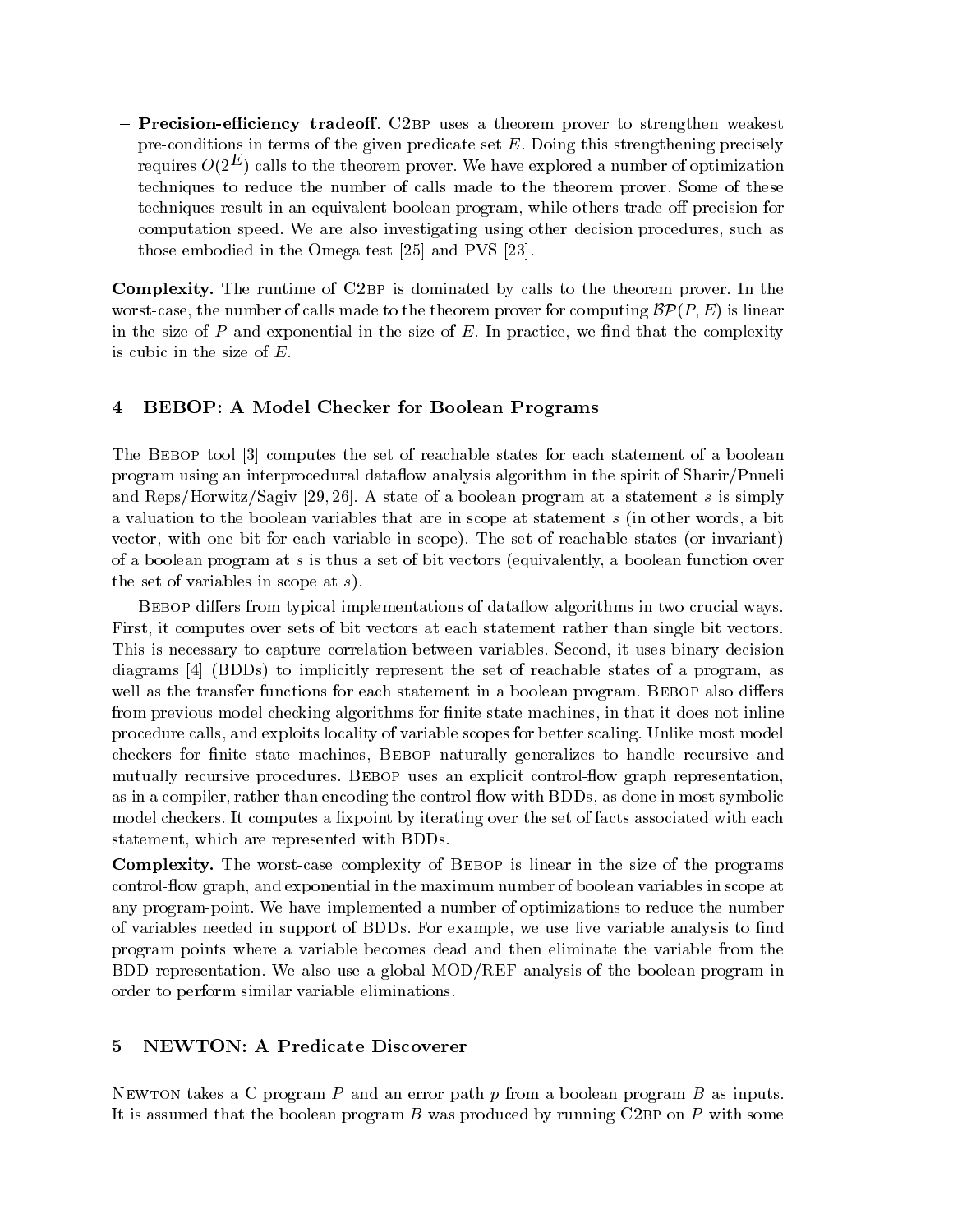- $s1$ :  $nPackets01d = nPackets;$
- s2: request = devExt->WriteListHeadVa;
- s3: assume(!request);
- $s4$  $assume(nPackets != nPackets);$

| Hoc.                     |  | value dep. condition-set dep. |
|--------------------------|--|-------------------------------|
| 1. nPackets.             |  |                               |
| 2. $nPacketsOld: \alpha$ |  |                               |

| after | -s 1 |
|-------|------|
|       |      |

| loc.                                           |  | value dep. condition-set dep. |  |
|------------------------------------------------|--|-------------------------------|--|
| 1. nPackets.                                   |  |                               |  |
| 2. $nPacketsOld:$                              |  |                               |  |
| 3. $devExt:$                                   |  |                               |  |
| 4. $\beta \rightarrow WriteListHeadVa: \gamma$ |  |                               |  |
| 5. request.                                    |  |                               |  |
|                                                |  |                               |  |

| -loc-                                           |  |       | value dep. condition-set dep. loc. |                                             |          |       | value dep. condition set dep. |                |
|-------------------------------------------------|--|-------|------------------------------------|---------------------------------------------|----------|-------|-------------------------------|----------------|
| 1. nPackets:                                    |  |       | $1/\sim$<br>'5)                    | nPackets:                                   |          |       |                               | $\mathfrak{d}$ |
| 2. nPacketsOld                                  |  |       |                                    | $\Box$ nPacketsOld:                         |          |       | $\alpha = \alpha$             | 1,2)           |
| $3. \; devExt.$                                 |  |       |                                    | $3. \; devExt.$                             |          |       |                               |                |
| $ 4. \beta \rightarrow WriteListHeadVa: \gamma$ |  | 3)    |                                    | $\beta \rightarrow WriteListHeadVa: \gamma$ |          | 3)    |                               |                |
| 5. request:                                     |  | (3.4) |                                    | $\mathsf{I5.}\; request:$                   |          | (3.4) |                               |                |
| after s3                                        |  |       |                                    |                                             | after s4 |       |                               |                |

Fig. 3. A path of four statements and four tables showing the state of Newton after simulating each of the four statements.

set of predicates. For the purposes of describing NEWTON, we can identify the path  $p$  as a sequence of assignments and assume statements (every conditional is translated into an assume statement).

The internal state of NEWTON has three components: (1) *store*, which is a mapping from locations to symbolic expressions, (2) conditions , which is a set of predicates, and (3) a history which is a set of past associations between locations and symbolic expressions. The high-level description of Newton is given in Figure 4. The functions LEval and REval evaluate the l-value and r-value of a given expression respectively. NEWTON maintains an internal dependency of each element in the state with the elements in *store*, to be used in Phase 3.It also uses symbolic constants for unknown values. We illustrate these using an example. Consider a path with the following four statements:

```
s1: nPacketsOld = nPackets;
s2: request = devExt->WriteListHeadVa;
s3:
     assume(!request);
s4:assume(nPackets != nPackets();
```
This path is a projection of the error path from BEBOP in Section 2. Figure 3 shows four states of Newton, one after processing each statement in the path. The assignment nPacketsOld = nPackets is processed by first introducing a symbolic constant  $\alpha$ for the variable nPackets, and then assigning it to nPacketsOld. The assignment request  $=$  devExt->WriteListHeadVa is processed by first introducing a symbolic constant  $\beta$  for the value of devExt, then introducing a second symbolic constant  $\gamma$  for the value of  $\beta$ ->WriteListHeadVa, and finally assigning  $\gamma$  to request. The conditional assume (! request) is processed by adding the predicate  $\langle \gamma \rangle$  to the condition-set. The dependency list for this predicate is (5) since its evaluation depended on entry 5 in the store. Finally, the conditional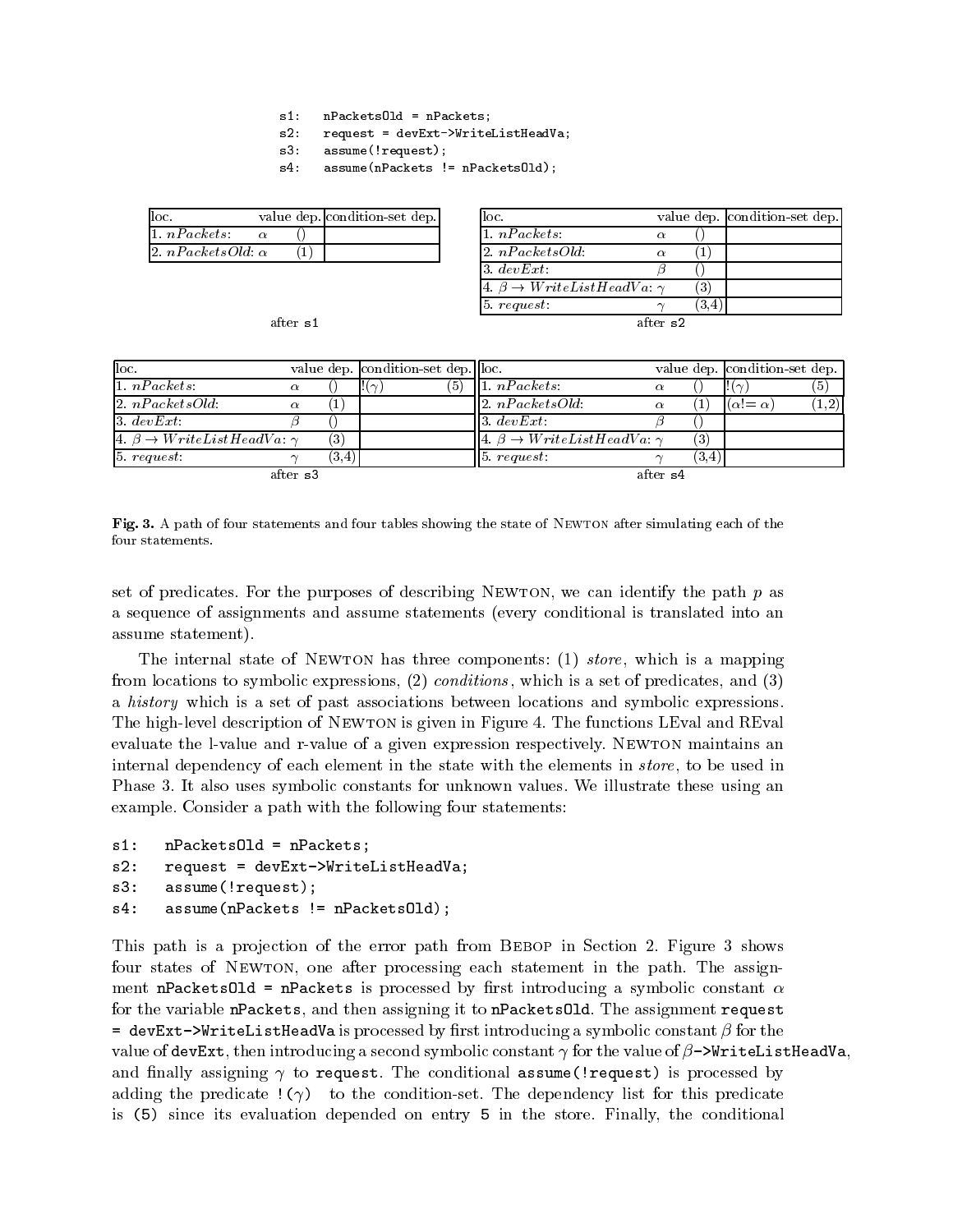```
Input: A sequence of statements p = s_1, s_2, ..., s_m.
store := null map;history := null set;conditions := null set;/* start of Phase 1 */\mathbf{for}i\,=\,1 to<br> do {switch(s_i) {
      \mu e_1 := e_2" :
          let lval = \text{LEval}(store, e_1) and
          let rval = REval(\text{store}, e_2) in
                 \mathbf{if}(\mathit{store}[\mathit{lval}] \text{ is defined})history := history \cup {(lval, store[lval])}
                  \mathit{store}[\mathit{lval}] := \mathit{rval}\alphaassume(e)" :
          let rval = REval(\text{store}, e) in
             conditions := conditions \cup \{rval\}if(conditions is inconsistent){
                  /*Phase 2 */Minimize size of conditions
                     while maintaining inconsistency
                  /*Phase 3 */
                  predicates := all dependencies of conditionsSay "Path p is infeasible"
                 return(predicates )
             \}\}Say "Path p is feasible"
return
```
Fig. 4. The high-level algorithm used by Newton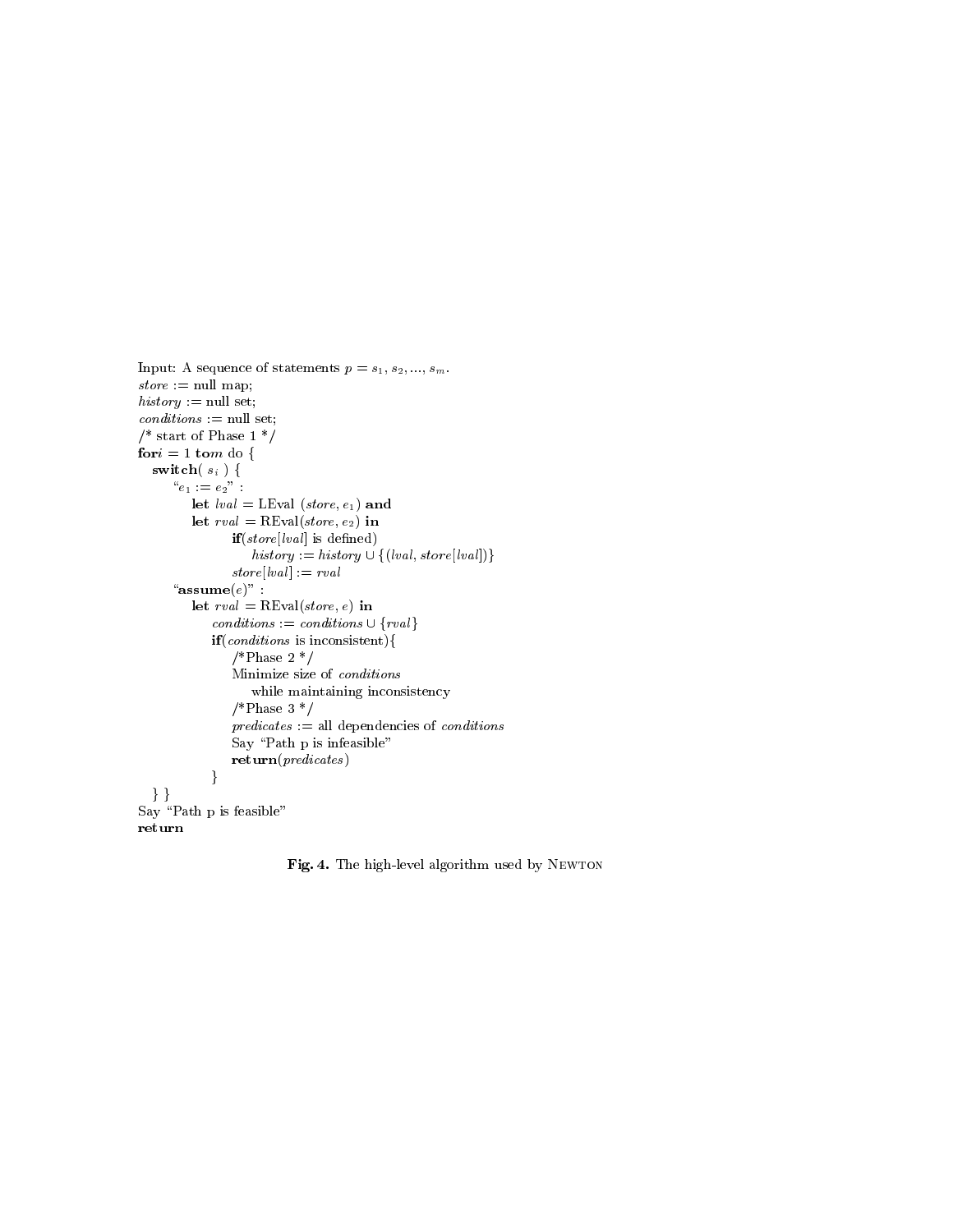```
VOID
SerialDebugLogEntry(IN ULONG Mask, IN ULONG Sig,
  IN ULONG_PTR Info1, IN ULONG_PTR Info2, IN ULONG_PTR Info3)
{\color{red} \bullet} . The contract of the contract of the contract of the contract of the contract of the contract of the contract of the contract of the contract of the contract of the contract of the contract of the contract of 
     KIRQL irql;
     irql = KeGetCurrentIrql();
     if (irql < DISPATCH_LEVEL) {
           KeAcquireSpinLock(&LogSpinLock, &irql);
     } else {
           KeAcquireSpinLockAtDpcLevel(&LogSpinLock);
     ŀ
      }
     // other code (deleted)
     if (irql < DISPATCH_LEVEL) {
           KeReleaseSpinLock(&LogSpinLock, irql);
     else f
      } else {
           KeReleaseSpinLockFromDpcLevel(&LogSpinLock);
      }
     return;
}
```
Fig. 5. Code snippet from serial-port driver.

assume(nPackets  $!=$  nPacketsOld) is processed by adding the (inconsistent) predicate  $(\alpha \neq \alpha)$  to the condition-set, with a dependency list (1,2). At this point, the theorem prover determines that the condition-set is inconsistent, and Newton proceeds to the Phase 2.

Phase-2 removes the predicate  $\langle \gamma \rangle$  from the condition store, since the remaining predicate  $(\alpha! = \alpha)$  is inconsistent by itself. Phase-3 traverses store entries 1 and 2 from the dependency list. A post processing step then determines that the symbolic constant  $\alpha$  can be unified with the variable nPackets, and NEWTON produces two predicates:  $(nPacketsOld = nPackets)$  and  $(nPacketsOld \neq nPackets)$ . Since one is a negation of the other, only one of the two predicates needs to be added in order for the path to be ruled out in the boolean program. Though no symbolic constants are present in the final set of predicates in our example, there are other examples where the final list of predicates have symbolic constants. C2BP is able to handle predicates with symbolic constants. We do not discuss these details here due to want of space. The history is used when a location is overwritten with a new value. Since no location was written more than once in our example, we did not see the use of *history*. NEWTON also handles error paths where each element of the path is also provided with values to the boolean variables from BEBOP, and checks for their consistency with the concrete states along the path.

**Complexity.** The number of theorem-prover calls made by NEWTON on a path p is  $O(p*n)$ . where  $p$  is the length of the path, and  $n$  is the number of predicates in the boolean program

# 6 NT Device Drivers: Case Study

This section describes our experience applying the SLAM toolkit to check properties of Windows NT device drivers. We checked two kinds of properties: (1) Locking-unlocking sequences for locks should conform to allowable sequences (2) Dispatch functions should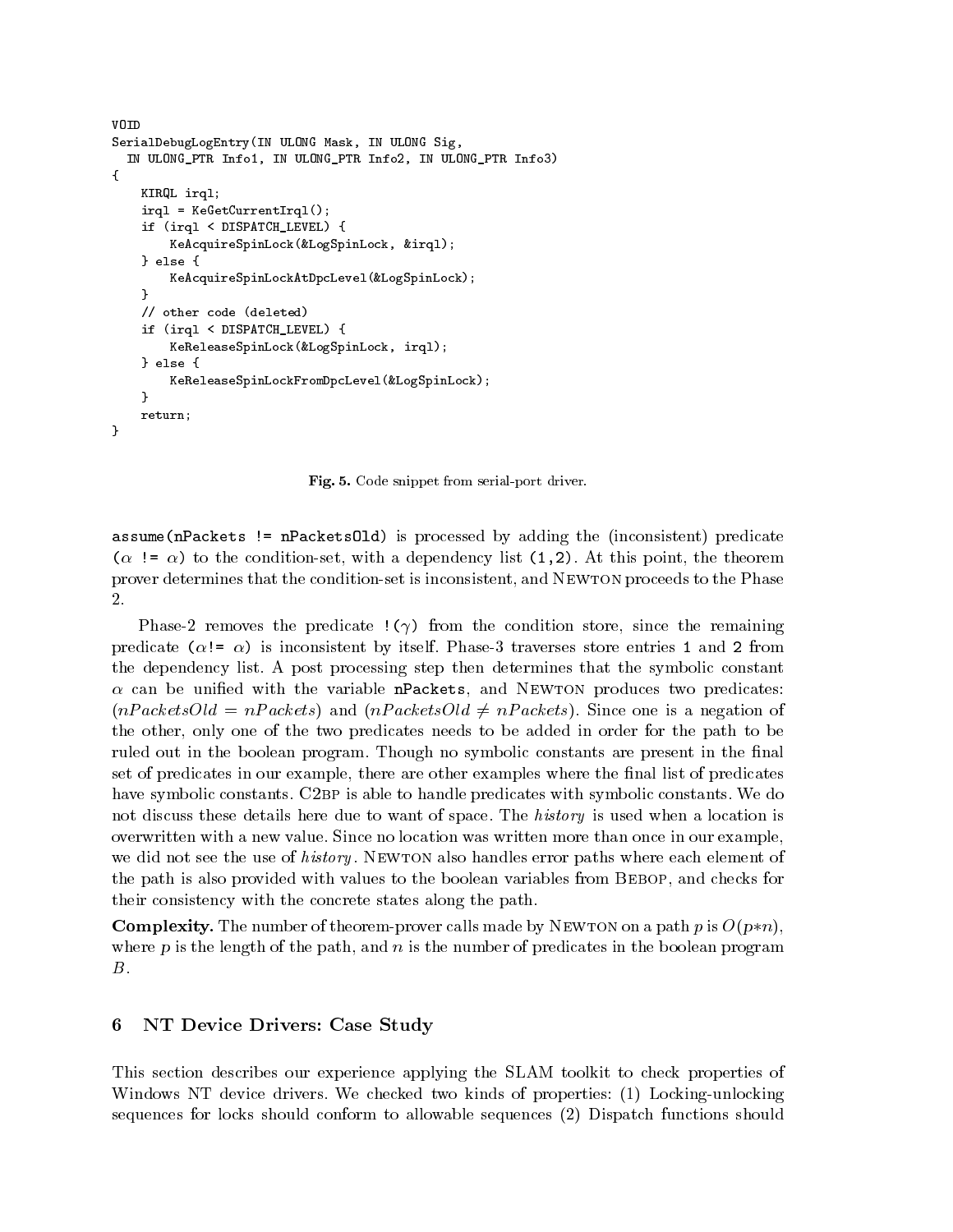either complete a request, or make a request pending for later processing. In either case, a particular sequence of Windows NT specic actions should be taken.

The two properties have different characteristics from a property-checking perspective.

- The first property depends mainly on the program's control flow. We checked this property for a particular lock (called the "Cancel" spin lock) on three kernel mode drivers in the Windows NT device driver tool kit. We found two kinds situations where spurious error paths led our process to iterate. With its inter-procedural analysis and detection of simple variable correlations, the SLAM tools were able to eliminate all the spurious error paths with at most one iteration of the process. In all the drivers, we started with 5 predicates from the property specication FSM and added atmost one predicate to rule out spurious error paths.
- The second property is data-dependent, requiring the tracking of value flow and alias relationships. We checked this property on a serial port device driver. It took 4 iterations through the SLAM tools and a total of 30 predicates to validate the property.

The drivers we analyzed were on the order of a thousand lines of C code each. In each of the drivers we checked for the first property, the SLAM tools ran in under a minute on an 800MHz Pentium PC with 512MB RAM. For the second property on the serial driver, the total run time for all the SLAM tools was about 3 minutes to complete all the four iterations.

### 6.1 Property 1

We checked for correct lock acquisition/release sequences on 3 kernel mode drivers: MCAbus, serial-port and parallel-port. The SLAM tools validated the property on MCA-bus and parallel-port drivers without iteration. However, interprocedural analysis was required for checking the property, as calls to the acquire and release routines were spread across multiple procedures in the drivers. Furthermore, in the serial-port driver, the SLAM tools found one false error path in the first iteration, which resulted in the addition of a single predicate. Then the property was validated in the second iteration. The code-snippet that required the addition of the predicate is shown in Figure 5. The snippet shows that the code has a dependence on the interrupt request level variable (irql) that must be tracked in order to eliminate the false error paths.

#### 6.2 Property 2

A dispatch routine to a Windows NT device driver is a routine that the I/O manager calls when it wants the driver to perform a specific operation (e.g. read, write etc.) The dispatch routine is "registered" by the driver during 'when it is initialized. A dispatch routine has the following prototype:

NTSTATUS DispatchX(IN PDEVICE\_OBJECT DeviceObject, IN PIRP irp)

The first parameter is a pointer to a so called "device object" that represents the device, and the second parameter is a pointer to a so called "I/O request packet", or "irp" that contains information about the current request.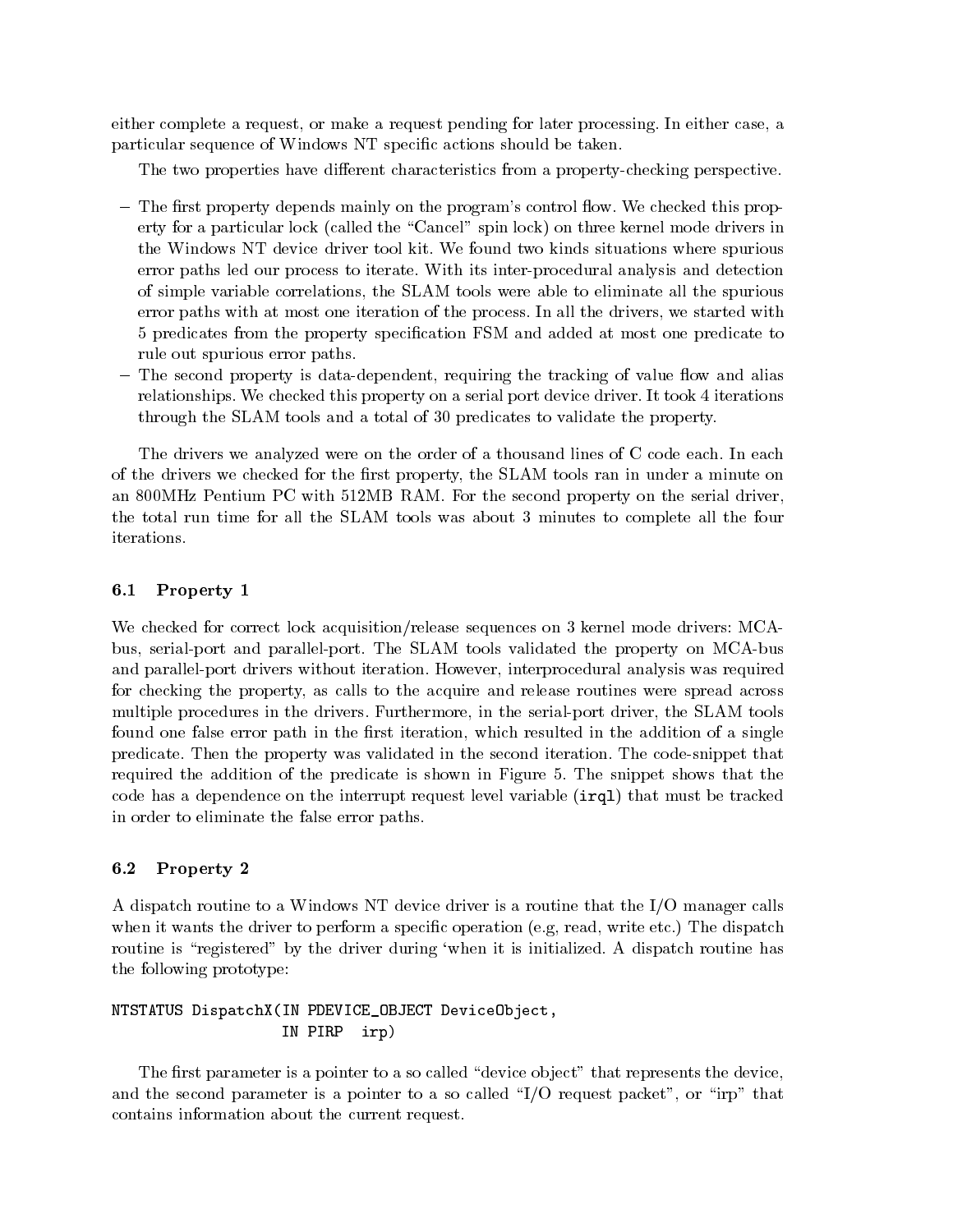```
if (status != STATUS_PENDING) {
if (status != STATUS_PENDING) {
                                                Irp->Status = status;
  Irp->Status = status;
                                                if(Irp==i) {
  IoCompleteRequest(Irp, 0);
                                                  EMIT_FSM(ASSIGN, status);
J.
                                                ι
}
                                                }
                                                IoCompleteRequest(Irp, 0);
                                                if(Irp==i) {
                                                  EMIT_FSM(CALL_IOCOMPLETE, status);
                                                }
                                              }
```
Fig. 6. Code snippet from a driver (left) and the instrumentation added (right).

Property P1. All dispatch routines must either process the irp immediately (call this *option A*, or queue the irp for processing later (call this *option B*). Every irp has to processed under one of these two options. If the driver chooses option A, then it has to do the following actions in sequence:

- 1. Set irp->IoS.status to STATUS PENDING
- 2. Call the kernel function IoMarkIrpPending(irp)
- 3. Queue the irp into the driver's internal queue using the kernel function IoStartPacket(irp)
- 4. Return STATUS PENDING

If the driver chooses option B, then it has do the following actions in sequence:

- 1. Set the irp->IoS.status to some return code other than STATUS PENDING (such as STATUS\_SUCCESS, STATUS\_CANCELLED etc.)
- 2. Call IoCompleteRequest(irp)
- 3. Return the same status code as in step 1.

Note that this is a partial specification for a dispatch routine  $-\text{just}$  one of several properties that the dispatch routine must obey. We first coded up the above property as a finite state machine with a transition function named EMIT FSM that takes two parameters: an action (such as CALL IOCOMPLETE, CALL QUEUEIRP, etc.) and a status (such as STATUS PENDING, etc).

Instrumenting the driver code. In order to check if the driver code satisfies the property we added instrumentation code to the driver. At the entry point to the driver, we store the value of the irp in a new global, gIrp. Every time a kernel function IoCompleteRequest(irp), IoMarkIrpPending(irp), or IoStartIrp(irp) is called, we check if the irp parameter is the same as gIrp, and if so we add a call to EMIT FSM with the appropriate message as the second parameter. Every time a variable of type PIRP has the status field assigned, we check if the irp parameter is the same as gIrp, and if so we add a call to EMIT FSM with the status as the first parameter, and ASSIGN as the second parameter. Figure 6 shows a sample code snipped from a driver and the instrumentation we add.<sup>7</sup>

Checking the instrumented driver. The initial set of predicates described the FSM includes 17 predicates:  $(1)$  5 predicates to keep track of the global variable fsmState  $(2)$ 

 $^\circ$  we remind the reader that in the future, we plan to have tool that will generate such instrumentation  $^\circ$ automatically from a high-level specification of the property. For now, our ability to analyze properties is limited mainly by the need to hand instrument the property into the code of interest.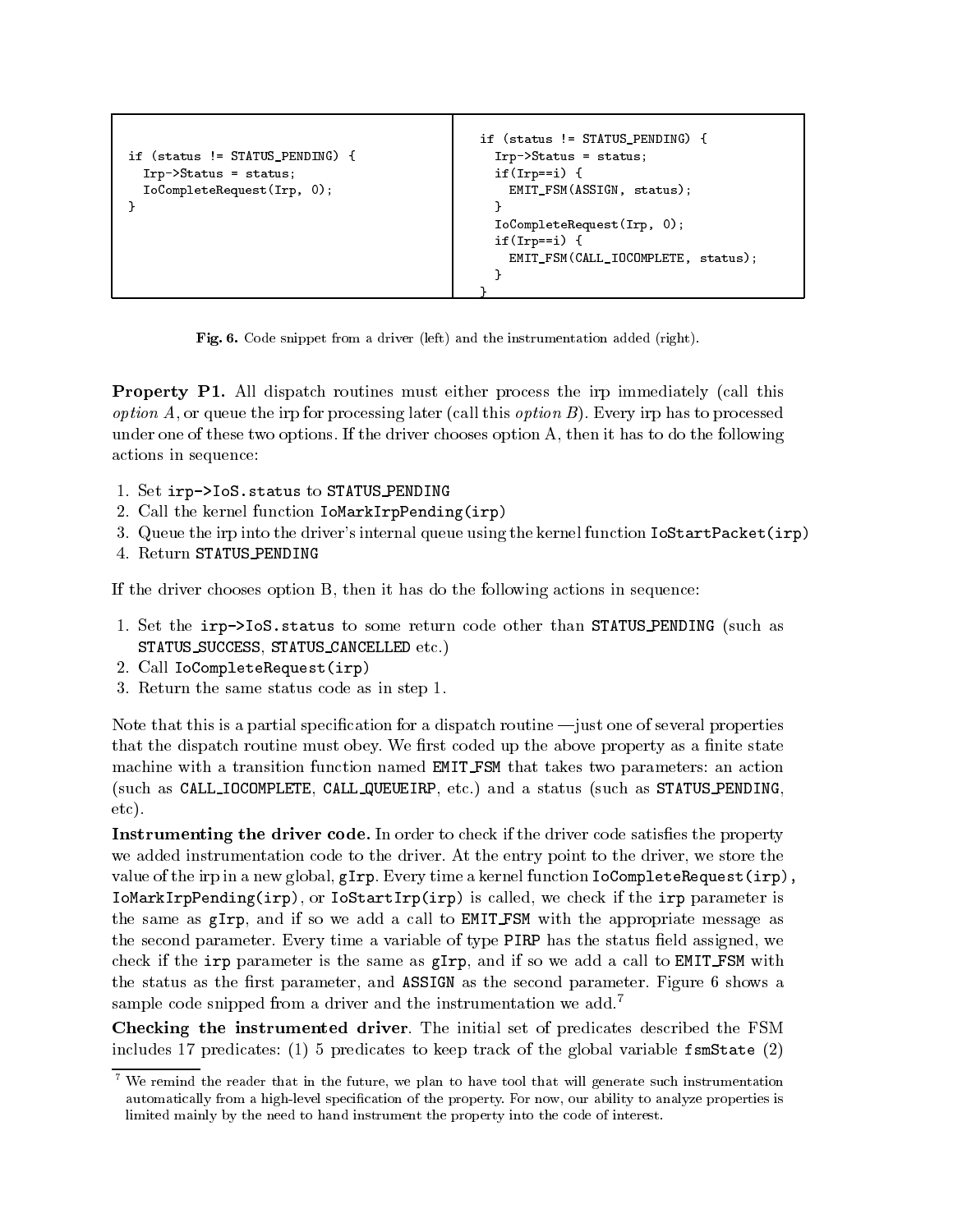4 predicates to keep track of the global variable fsmStatus (3) 3 predicates to keep track of the formal parameter m of EMIT FSM, and (4) <sup>5</sup> predicates to keep track of the formal parameter <sup>s</sup> of function EMIT FSM.

C2BP generated a boolean program  $B_1$  using these 17 predicates, and BEBOP found an error trace that led to the label ERROR. Newton analyzed this error trace, and came up with 3 more predicates. These predicates kept track of the value of a local variable where a status value was stored before being assigned into the **irp->status**. After iterating through C2BP with these predicates added, BEBOP found a second error trace, which passed through 2 function calls, and Newton came up with 4 more predicates to be added. These predicates kept track of the flow of the **irp** pointer through the function call, and a local variable of the called function where the status value was stored temporarily.

After one more iteration through C2bp with the additional predicates, Bebop found a third error trace, which passed through 3 levels of function calls. This error trace was fairly complicated, and it involved the driver storing the irp pointer in a global structure, passing a pointer to the structure, and then retrieving the pointer two levels of function calls later. When fed with this error trace, NEWTON came up with 9 more predicates to be added that tracked this value flow.

In the fourth iteration BEBOP was able to validate the property on the boolean program produced by C2bp with all the predicates discovered thus far. It took 4 iterations through the tools and a total of 30 predicates to discover the right abstraction to validate this property. We found one bug in the fourth iteration, but it turned out to be a cut-and-paste error in our instrumentation process. After fixing it, the property passed.

#### 7 Related Work

SLAM seeks a sweet spot between VCGen-based tools [16, 22, 5] that operate directly on the concrete semantics and model checking or data flow-analysis based tools  $[7, 18, 13, 11]$  that operate on abstractions of the program. We use VCGen-based approach on finite (potentially interprocedural) paths of the program, and use the knowledge gained to construct abstract models of the program. Newton uses VCGen on the concrete program, but as it operates on a single finite interprocedural path at a time, it does not require loop-invariants, or pre-conditions and post-conditions for procedures. C2bp also reasons about the statements of the C program using decision procedures, but does so only locally, one statement at a time. Global analysis is done only on the boolean program abstractions, using the model checker Bebop. Thus, our hope is to scale without losing precision, as long as the property of interest allows us to do so, by inherently requiring a small abstraction for its validation or invalidation.

SLAM generalizes Engler et al.'s approach in three ways: (1) it is sound (modulo the assumptions about memory safety); (2) it permits interprocedural analysis; (3) it avoids spurious examples through iterative refinement (in some of the code Engler et al. report on, their techniques generated three times as many spurious error paths as true error paths, a miss rate of 300 percent.<sup>8</sup> ) In fact, with a suitable denition of abstraction, and choice of initial predicates, the first iteration of the SLAM process is equivalent to performing Engler et al.'s approach interprocedurally.

 $^\circ$  Jon Pincus, who led the development of an industrial-strength error detection tool for U called PRE/1X [5],  $^\circ$ observes that users of PREx will tolerate a false alarm rate in the range 25-50% depending on the application [24].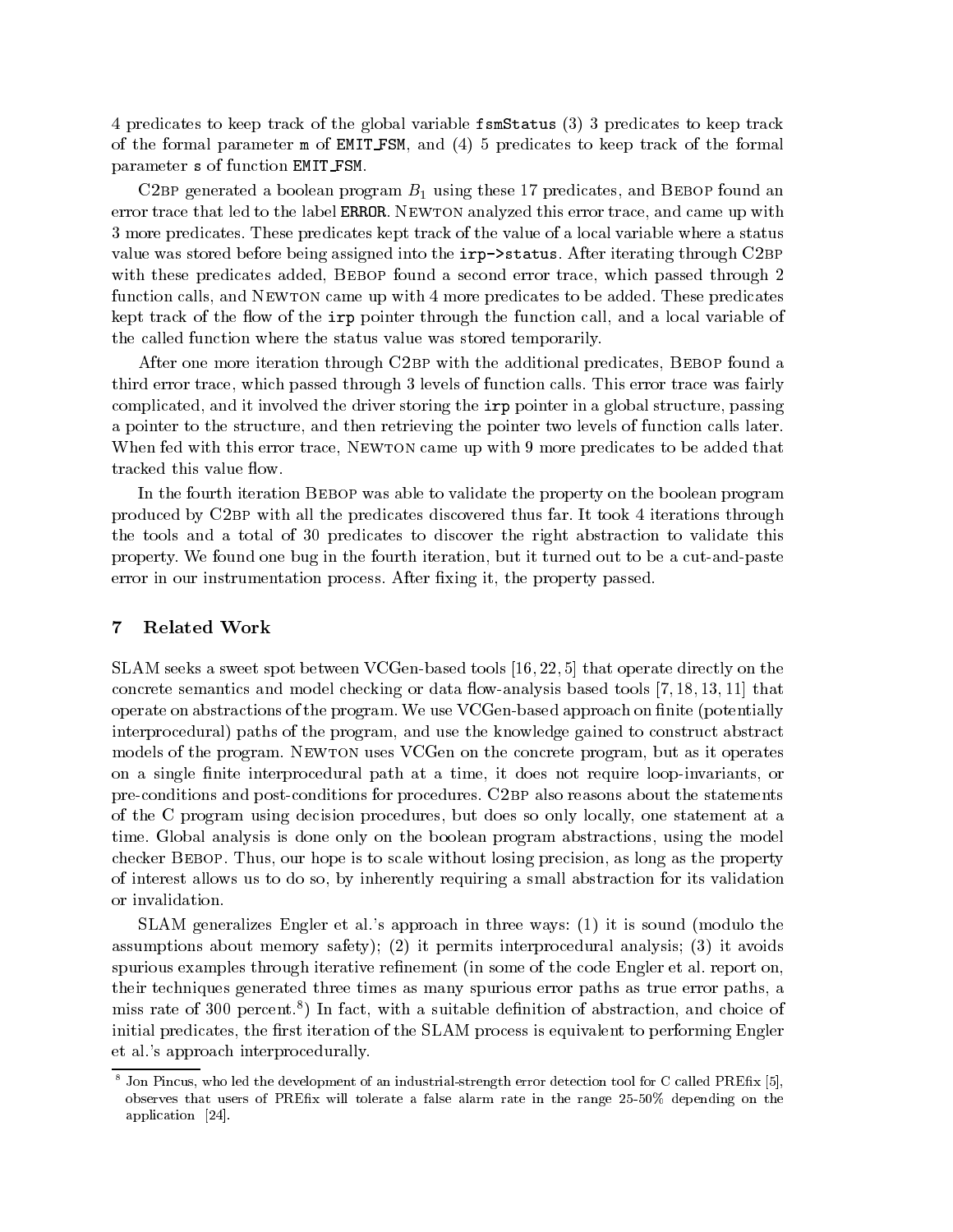Constructing abstract models of programs has been studied in several contexts. Abstractions constructed by  $[13]$  and  $[19]$  are based on specifying transitions in the abstract system using a pattern language, or as a table of rules. Automatic abstraction support has been built into the Bandera tool set  $[12]$ . They require the user to provides finite domain abstractions of data types. Predicate abstraction, as implemented in C2bp is more general, and can capture relationships between variables. The predicate abstraction in SLAM was inspired by the work of Graf and Saidi  $[17]$  in the model checking community. Efforts have been made to integrate predicate abstraction with theorem proving and model checking [27]. Though our use of predicate abstraction is related to these efforts, our goal is to analyze software written in common programming languages. A predicate abstraction tool for Java has recently been reported in [31].

The SLAM tools C2BP and BEBOP can be used in combination to find loop-invariants expressible as boolean functions over a given set of predicates. The loop-invariant is computed by the model checker BEBOP using a fixpoint computation on the abstraction computed by C2bp. Prior work for generating loop invariants has used symbolic execution on the concrete semantics, augmented with widening heuristics [30, 32]. The Houdini tool guesses a candidate set of annotations (invariants) and uses the ESC/Java checker to refute inconsistent annotations until convergence [15].

Boolean programs can be viewed as abstract interpretations of the underlying program [8]. The connections between model checking, dataflow analysis and abstract interpretation have been explored before [28] [9]. The model checker Bebop is based on earlier work on interprocedural dataflow analysis [29, 26]. Automatic iterative refinement based on error paths first appeared in  $[20]$ , and more recently in  $[6]$ . Both efforts deal with finite state systems.

An alternative approach to static validation of safety properties, is to provide a rich type system that allows users to encode both safety properties and program annotations as types, and reduce property validation to type checking [14].

#### 8 Conclusions

We conclude by summarizing the main contributions of our work:

- { We have presented a fully automated methodology to validate/invalidate temporal safety properties of software interfaces. Our process does not require user supplied annotations, or user supplied abstractions. When our process converges, it always give a denitive " $yes"$  or " $no"$  answer.
- { The ideas behind the SLAM tools are novel. The use of boolean programs to represent program abstractions is new. To the best of our knowledge,  $C2BP$  is the first automatic predicate abstraction tools to handle a full-scale programming language, and perform a sound and precise abstraction. BEBOP is the first model checker to handle procedure calls using an interprocedural dataflow analysis algorithm, augmented with representation tricks from the symbolic model checking community. Newton uses a path simulation algorithm in a novel way, to generate predicates for refinement.
- { We have demonstrated that the SLAM tools converge in a few iterations on device drivers from the Microsoft DDK.

The SLAM toolkit has a number of limitations that we plan to address. The logical model of memory is a limitation, since it is not the actual model used by C programs. We plan to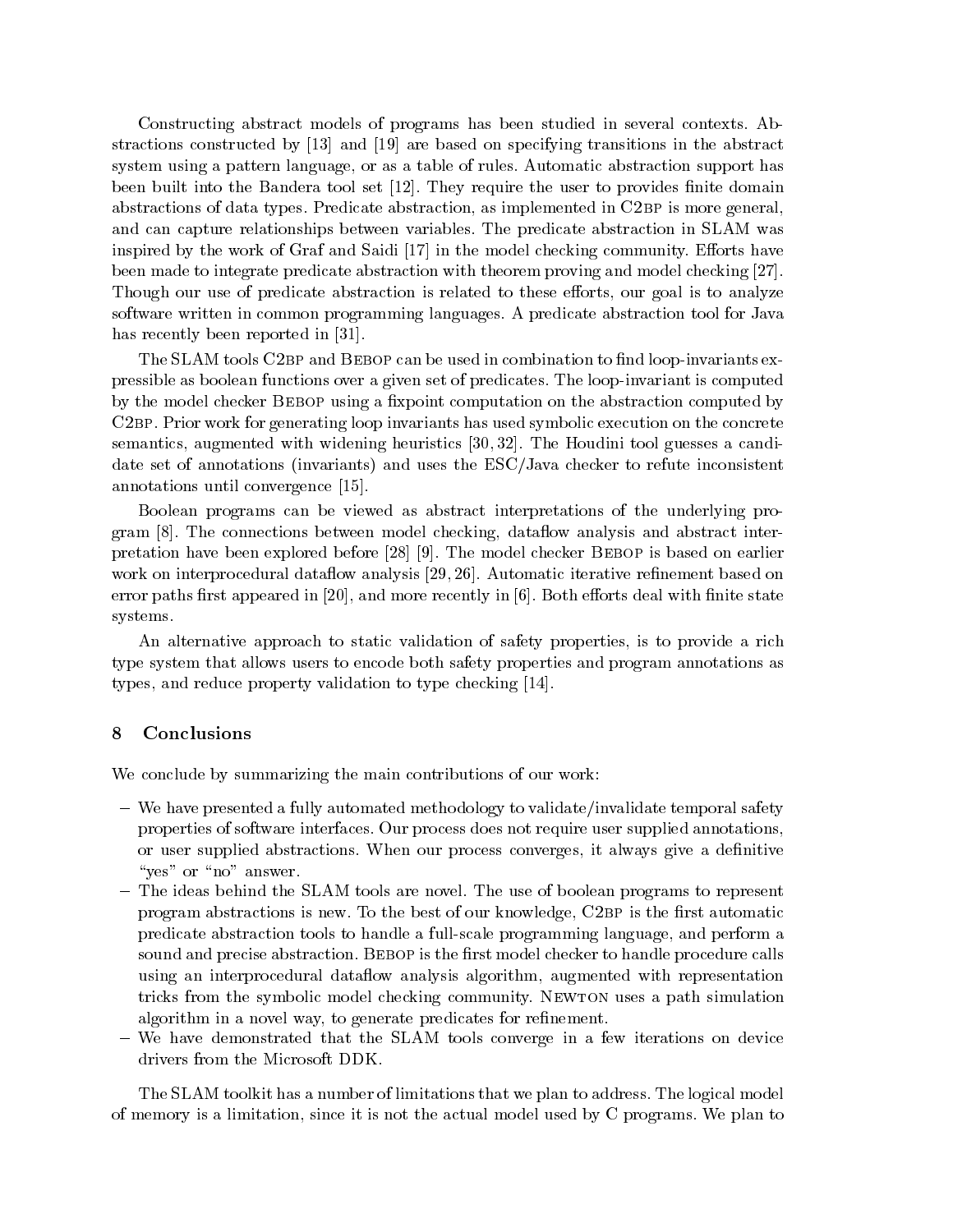investigate using a physical model of memory. We are working on a property specification language, and automatic instrumentation of the source code from the specification language. We are exploring theoretical guarantees we can give about the termination of our iterative refinement. We plan to evolve the SLAM tools by applying them to more code bases, both inside and outside Microsoft.

## Acknowledgements

We thank Rupak Majumdar and Todd Millstein for their hard work in making the C2BP tool come to life. Thanks to Andreas Podelski for helping us describe the C2BP tool in terms of abstract interpretation. Thanks also to the members of the Software Productivity Tools research group at Microsoft Research for many enlightening discussions on program analysis, programming language and device drivers, as well as their numerous contributions to the SLAM toolkit.

### References

- 1. T. Ball, R. Ma jumdar, T. Millstein, and S. K. Ra jamani. Automatic predicate abstraction of C programs. In PLDI 2001 (to appear).
- 2. T. Ball, A. Podelski, and S. K. Ra jamani. Boolean and cartesian abstractions for model checking c programs. Technical Report (to appear, TACAS 2001) MSR Technical Report 2000-115, Microsoft Research, December 2000.
- 3. T. Ball and S. K. Rajamani. Bebop: A symbolic model checker for boolean programs. In Proceedings of the 7th International SPIN Workshop (Lecture Notes in Computer Science No. 1885), pages 113-130. Springer-Verlag, September 2000.
- 4. R. Bryant. Graph-based algorithms for boolean function manipulation. IEEE Transactions on Computers,  $C-35(8):677-691$ , 1986.
- 5. W. R. Bush, J. D. Pincus, and D. J. Sielaff. A static analyzer for finding dynamic programming errors. Software-Practice and Experience,  $30(7)$ :775-802, June 2000.
- 6. E. Clarke, O. Grumberg, S. Jha, Y. Lu, and H. Veith. Counterexample-guided abstraction refinement. In Proceedings of the 12th International Conference on Computer Aided Verification (LNCS No. 1855), pages 154-169. Springer, July 2000.
- 7. J. Corbett, M. Dwyer, J. Hatcliff, C. Pasareanu, Robby, S. Laubach, and H. Zheng. Bandera : Extracting finite-state models from Java source code. In Proceedings of the 22nd International Conference on Software Engineering, June 2000.
- 8. P. Cousot and R. Cousot. Abstract interpretation: a unied lattice model for the static analysis of programs by construction or approximation of fixpoints. In Proceedings of the Fourth Annual Symposium on Principles of Programming Languages. ACM Press, 1977.
- 9. P. Cousot and R. Cousot. Temporal abstract interpretation. In Proceedings of the Twenty Seventh Annual Symposium on Principles of Programming Languages. ACM Press, 2000.
- 10. M. Das. Unification-based pointer analysis with directional assignments. In PLDI '00: Proceedings of the ACM SIGPLAN 2000 Conference on Programming Language Design and Implementation, June 2000.
- 11. R. DeLine and M. Fahndrich. Enforcing high-level protocols in low-level software. In PLDI 2001 (to appear).
- 12. M. Dwyer and L. Clarke. Data flow analysis for verifying properties of concurrent programs. In Proceedings of the Second ACM SIGSOFT symposium on Foundations of Software Engineering, pages  $62-75$ , December 1994.
- 13. M. Dwyer, J. Hatcliff, R. Joehanes, S. Laubach, C. Pasareanu, Robby, W. Visser, and H. Zheng. Toolsupported program abstraction for finite-state verification. In Proceedings of the 22nd International Conference on Software Engineering (to appear), June 2001.
- 14. D. Engler, B. Chelf, A. Chou, and S. Hallem. Checking system rules using system-specic, programmerwritten compiler extensions. In Proceedings of 4th Symposium on Operating System Design and Implementation. Usenix Association, October 2000.